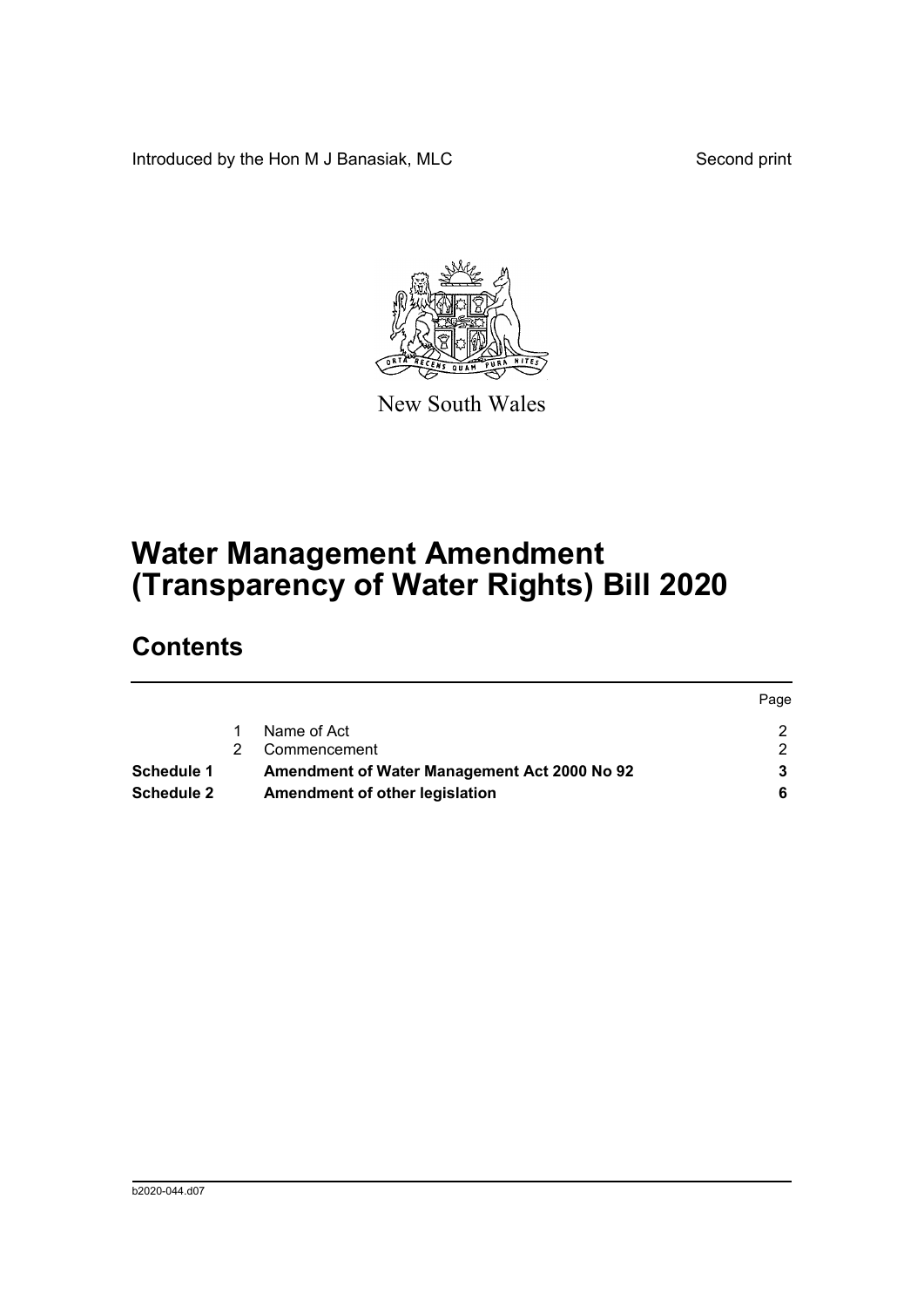*This PUBLIC BILL, originated in the LEGISLATIVE COUNCIL and, having this day passed, is now ready for presentation to the LEGISLATIVE ASSEMBLY for its concurrence.*

*Legislative Council*

*Clerk of the Parliaments.*



New South Wales

# **Water Management Amendment (Transparency of Water Rights) Bill 2020**

Act No , 2020

### **A Bill for**

An Act to amend the *Water Management Act 2000* with respect to the provision, maintenance and accessibility of information relating to water access licences; and for other purposes.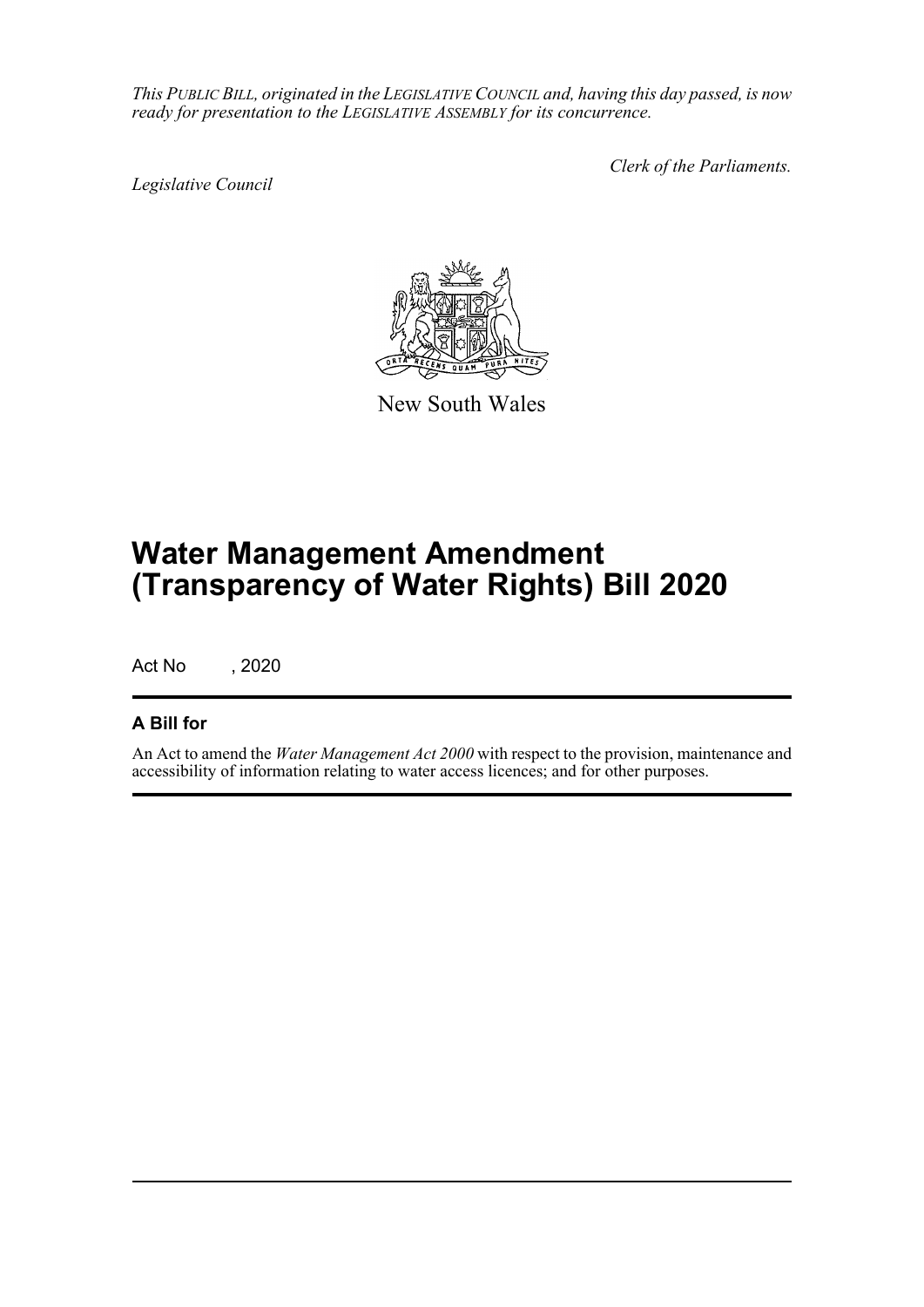Water Management Amendment (Transparency of Water Rights) Bill 2020 [NSW]

<span id="page-2-1"></span><span id="page-2-0"></span>

| The Legislature of New South Wales enacts—                                             |        |
|----------------------------------------------------------------------------------------|--------|
| Name of Act                                                                            | 2      |
| This Act is the Water Management Amendment (Transparency of Water Rights)<br>Act 2020. | 3<br>4 |
| <b>Commencement</b>                                                                    | 5      |
| This Act commences on the date of assent to this Act.                                  | 6      |
|                                                                                        |        |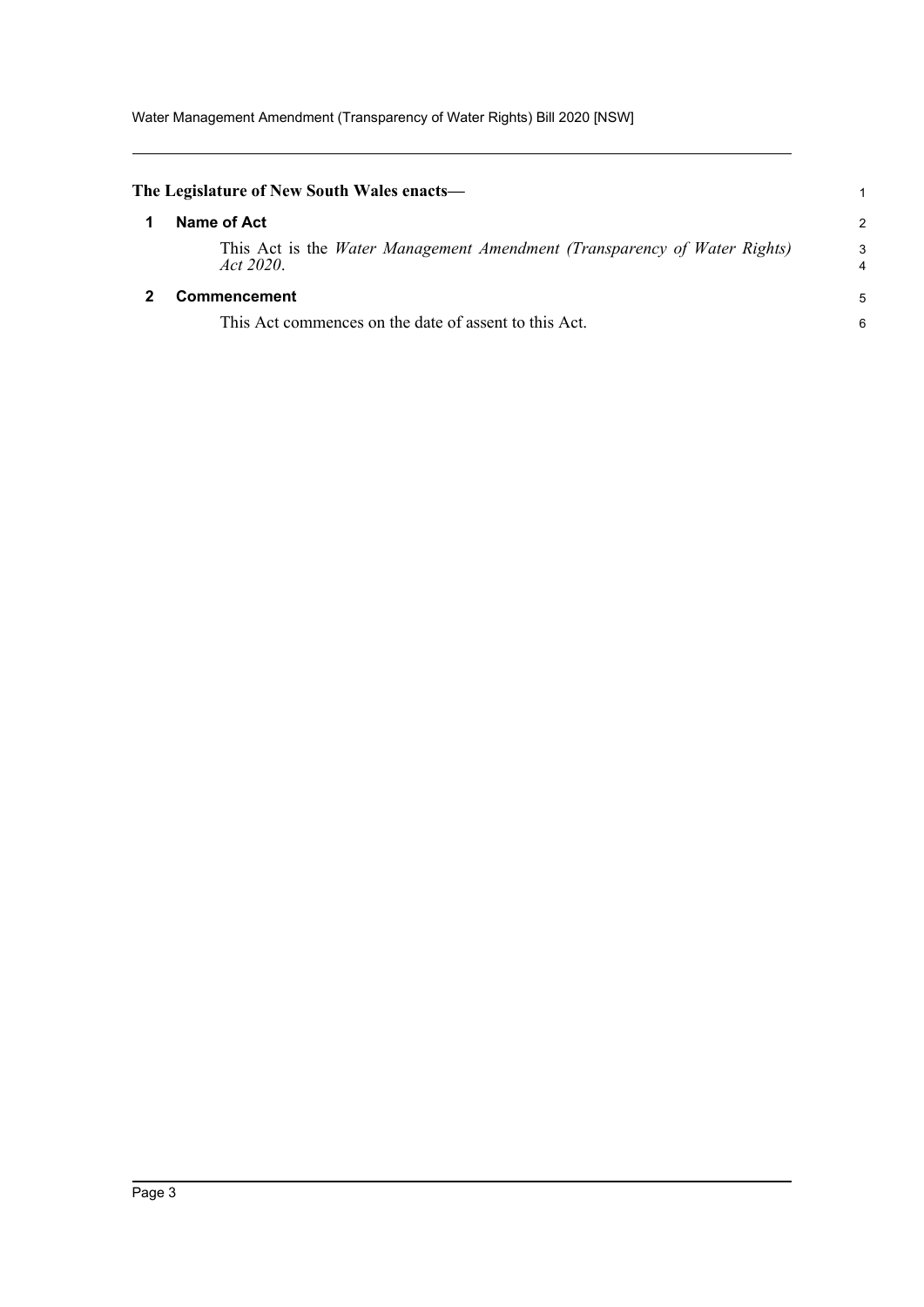#### <span id="page-3-0"></span>**Schedule 1 Amendment of Water Management Act 2000 No 92 [1] Section 71 Water Access Licence Register** Omit section 71(3) and (4). Insert instead— (3) Subject to sections 71J and 71JA, the Access Register is to be kept in the form and manner determined by the Minister. (4) The purposes of the Access Register include the following— (a) to create, maintain and update records of the rights, interests and entitlements held in and claimed over access licences and the persons holding or claiming those rights, interests and entitlements, (b) to facilitate public access to those records. **Note.** Public registers are subject to Part 6 of the *Privacy and Personal Information Protection Act 1998*. **[2] Section 71CA** Insert after section 71C— **71CA Audit of Access Register** (1) The Minister is to ensure that the Access Register is audited in accordance with this section. (2) An audit of the Access Register is to be carried out for the purpose of ascertaining whether the provisions of this Division are being given effect to. (3) An audit under this section is to be carried out by the Natural Resources Commission. (4) An audit is to be completed— (a) by 31 December 2020, and (b) at intervals of 2 years after 31 December 2020. (5) The Natural Resources Commission is to provide the Minister with a report on each audit under this section as soon as reasonably practicable after the audit is completed. (6) The Minister is to table a response to each audit under this section in each House of Parliament within 6 months after receiving the Natural Resources Commission's report on the audit. **[3] Section 71FA** Insert before section 71G— **71FA Definition** In this Subdivision, *details* of an access licence means the following information recorded in the Access Register— (a) matters recorded under section 71A in relation to the licence, (b) matters recorded under Part 1 of Schedule 1A in relation to the licence. 1  $\mathcal{L}$ 3 4 5 6 7 8 9 10 11 12 13  $14$ 15 16 17 18 19 20 21 22 23 24 25 26  $27$ 28 29 30 31 32 33 34 35 36 37 38

39 40

#### **[4] Section 71H Searches of the Access Register**

Omit the section.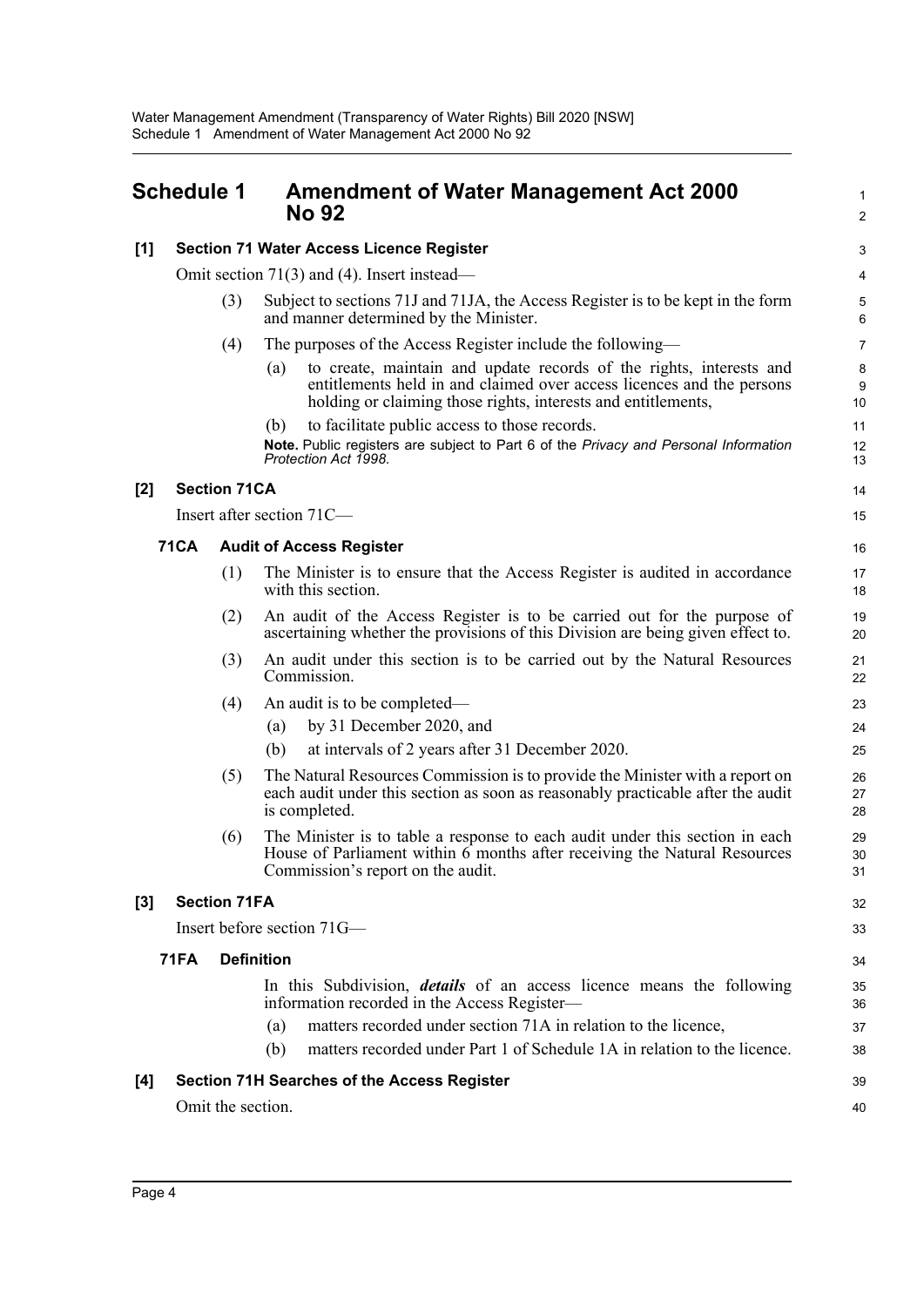| [5]                                                                       | Section 71I Correction and amendment of Access Register |     |     | 1                                                                                                                                                                                                                                                                                           |                               |
|---------------------------------------------------------------------------|---------------------------------------------------------|-----|-----|---------------------------------------------------------------------------------------------------------------------------------------------------------------------------------------------------------------------------------------------------------------------------------------------|-------------------------------|
|                                                                           | Insert at the end of the section-                       |     |     |                                                                                                                                                                                                                                                                                             | $\overline{c}$                |
|                                                                           |                                                         | (2) |     | The Minister is to ensure that the Access Register is kept up to date and, in<br>particular, that the Access Register is updated to record changes of details of<br>access licences that are notified by holders or co-holders of those licences or<br>of which the Minister becomes aware. | 3<br>$\overline{4}$<br>5<br>6 |
| [6]                                                                       |                                                         |     |     | Sections 71J and 71JA                                                                                                                                                                                                                                                                       | $\overline{7}$                |
|                                                                           |                                                         |     |     | Omit section 71J. Insert instead-                                                                                                                                                                                                                                                           | 8                             |
|                                                                           | 71J                                                     |     |     | Public access to information in Access Register                                                                                                                                                                                                                                             | 9                             |
|                                                                           |                                                         | (1) |     | The Minister is to make the information recorded in the Access Register<br>available to members of the public in accordance with this section.                                                                                                                                              | 10<br>11                      |
|                                                                           |                                                         | (2) |     | The information is to be made available through an electronic search facility<br>on a publicly accessible website.                                                                                                                                                                          | 12<br>13                      |
|                                                                           |                                                         | (3) |     | The information is to be made available on payment of the fee (if any)<br>approved by the Minister.                                                                                                                                                                                         | 14<br>15                      |
|                                                                           |                                                         | (4) |     | A fee approved under subsection $(3)$ —                                                                                                                                                                                                                                                     | 16                            |
|                                                                           |                                                         |     | (a) | may be charged in relation to searches carried out within a specified<br>period of time, in relation to individual searches or on another basis, and                                                                                                                                        | 17<br>18                      |
|                                                                           |                                                         |     | (b) | if charged in relation to individual searches—is not to exceed \$10 per<br>search.                                                                                                                                                                                                          | 19<br>20                      |
|                                                                           |                                                         | (5) |     | Except as provided by subsections $(3)$ and $(4)$ , access to the information is not<br>to be restricted in any way.                                                                                                                                                                        | 21<br>22                      |
|                                                                           |                                                         | (6) |     | The regulations may make provision for or with respect to—                                                                                                                                                                                                                                  | 23                            |
|                                                                           |                                                         |     | (a) | the authentication of searches of the Access Register, and                                                                                                                                                                                                                                  | 24                            |
|                                                                           |                                                         |     | (b) | the certification of the results of those searches.                                                                                                                                                                                                                                         | 25                            |
| <b>71JA</b><br><b>Standards for Access Register search facility</b><br>26 |                                                         |     |     |                                                                                                                                                                                                                                                                                             |                               |
|                                                                           |                                                         |     |     | The electronic search facility referred to in section $71J(2)$ is to enable details<br>of access licences to be obtained by means of the entry of any of the<br>following—                                                                                                                  | 27<br>28<br>29                |
|                                                                           |                                                         |     | (a) | the name of an individual or corporation,                                                                                                                                                                                                                                                   | 30                            |
|                                                                           |                                                         |     |     | $(b)$ an ABN,                                                                                                                                                                                                                                                                               | 31                            |
|                                                                           |                                                         |     | (c) | the name of a government department,                                                                                                                                                                                                                                                        | 32                            |
|                                                                           |                                                         |     | (d) | the name of an irrigation scheme,                                                                                                                                                                                                                                                           | 33                            |
|                                                                           |                                                         |     | (e) | the number of an access licence,                                                                                                                                                                                                                                                            | 34                            |
|                                                                           |                                                         |     | (f) | the number of a water supply work approval,                                                                                                                                                                                                                                                 | 35                            |
|                                                                           |                                                         |     | (g) | any other matter prescribed by the regulations for the purposes of this<br>section.                                                                                                                                                                                                         | 36<br>37                      |
| $[7]$                                                                     |                                                         |     |     | <b>Schedule 1A Access Register</b>                                                                                                                                                                                                                                                          | 38                            |
|                                                                           |                                                         |     |     | Omit "in such form as the Minister considers appropriate" from clause 1(1).                                                                                                                                                                                                                 | 39                            |
| [8]                                                                       |                                                         |     |     | Schedule 1A, clause 1(1)(f)-(j)                                                                                                                                                                                                                                                             | 40                            |
|                                                                           |                                                         |     |     | Insert after clause $1(1)(e)$ —                                                                                                                                                                                                                                                             | 41                            |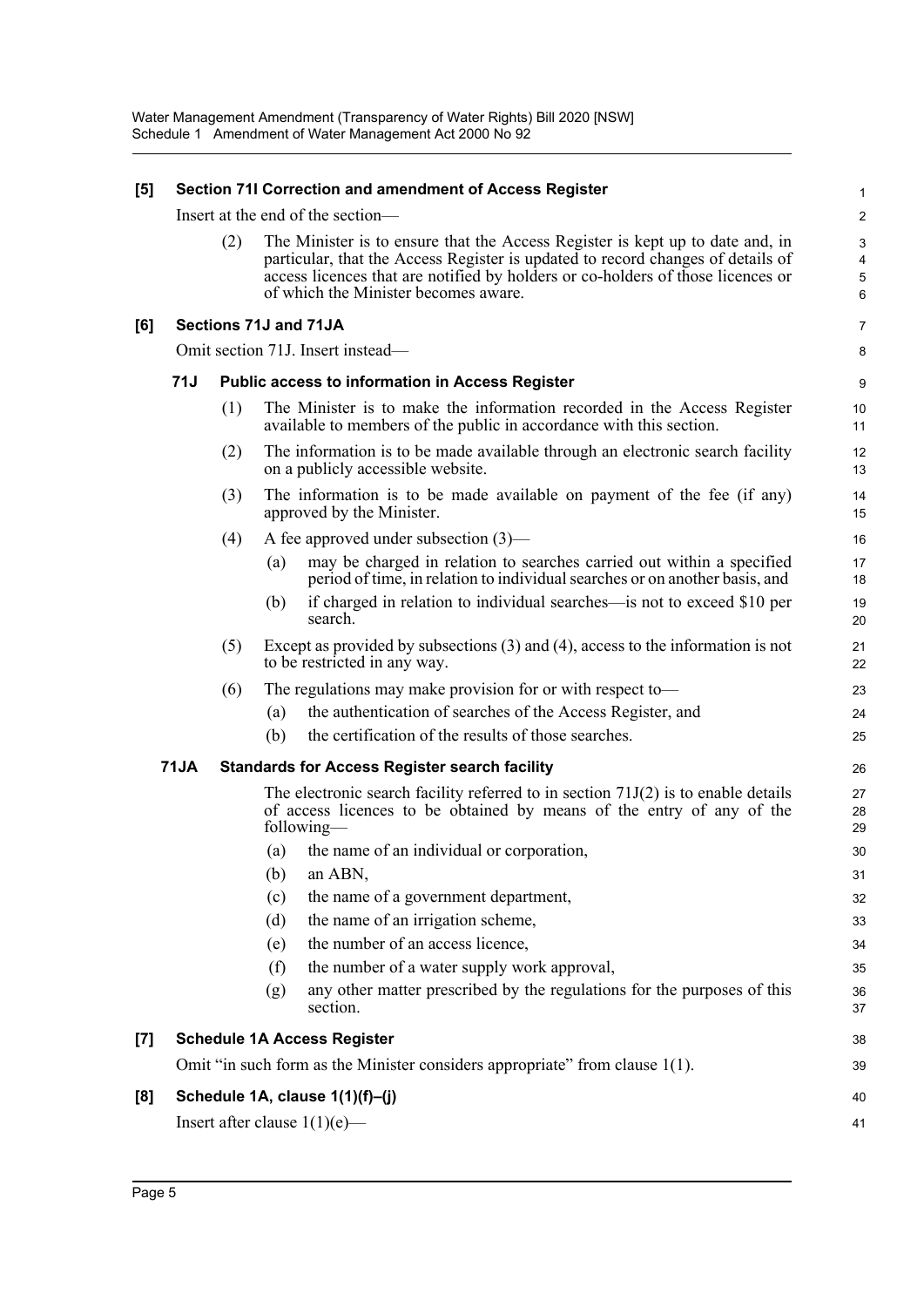|     |      | (f)               | the category or subcategory of the licence,                                                                                                                                                                                                                                                                                               | $\mathbf{1}$                                |
|-----|------|-------------------|-------------------------------------------------------------------------------------------------------------------------------------------------------------------------------------------------------------------------------------------------------------------------------------------------------------------------------------------|---------------------------------------------|
|     |      | (g)               | the date on which the licence was granted and (if applicable) on which<br>the licence is cancelled,                                                                                                                                                                                                                                       | $\overline{2}$<br>$\ensuremath{\mathsf{3}}$ |
|     |      | (h)               | the purchase price (if any) of the licence,                                                                                                                                                                                                                                                                                               | $\overline{4}$                              |
|     |      | (i)               | the water access licence number of the licence,                                                                                                                                                                                                                                                                                           | 5                                           |
|     |      | (i)               | any other information required by the approved form for the licence<br>application.                                                                                                                                                                                                                                                       | $\,6\,$<br>$\overline{7}$                   |
| [9] |      |                   | Schedule 9 Savings, transitional and other provisions                                                                                                                                                                                                                                                                                     | 8                                           |
|     |      |                   | Insert at the end of the Schedule, with appropriate Part and clause numbering—                                                                                                                                                                                                                                                            | 9                                           |
|     | Part |                   | Provisions consequent on enactment of Water<br><b>Management Amendment (Transparency of Water</b><br>Rights) Act 2020                                                                                                                                                                                                                     | 10<br>11<br>12                              |
|     |      | <b>Definition</b> |                                                                                                                                                                                                                                                                                                                                           | 13                                          |
|     |      |                   | In this Part, <b>amending Act</b> means the Water Management Amendment<br>(Transparency of Water Rights) Act 2020.                                                                                                                                                                                                                        | 14<br>15                                    |
|     |      |                   | Provision of additional details for Access Register                                                                                                                                                                                                                                                                                       | 16                                          |
|     | (1)  |                   | This clause applies to access licences—                                                                                                                                                                                                                                                                                                   | 17                                          |
|     |      | (a)               | that were in force on the day on which the amending Act commenced, or                                                                                                                                                                                                                                                                     | 18                                          |
|     |      | (b)               | for which an application was made before the day on which the<br>amending Act commenced but was not determined on or before that<br>day.                                                                                                                                                                                                  | 19<br>20<br>21                              |
|     | (2)  |                   | A holder or co-holder of an access licence to which this clause applies must,<br>within 12 months of the commencement of the amending Act, provide the<br>Minister with information that would have been required by the approved form<br>if the licence had been applied for on or after the day on which the amending<br>Act commenced. | 22<br>23<br>24<br>25<br>26                  |
|     | (3)  |                   | If a holder or co-holder of an access licence to which this clause applies fails<br>to comply with subclause $(2)$ —                                                                                                                                                                                                                      | 27<br>28                                    |
|     |      | (a)               | the Minister may cancel the licence, and                                                                                                                                                                                                                                                                                                  | 29                                          |
|     |      | (b)               | the holder or co-holder is not eligible to apply for further access licences<br>until the required information is provided.                                                                                                                                                                                                               | 30<br>31                                    |
|     | (4)  |                   | The Minister is to ensure that information provided under this clause is<br>recorded in the Access Register.                                                                                                                                                                                                                              | 32<br>33                                    |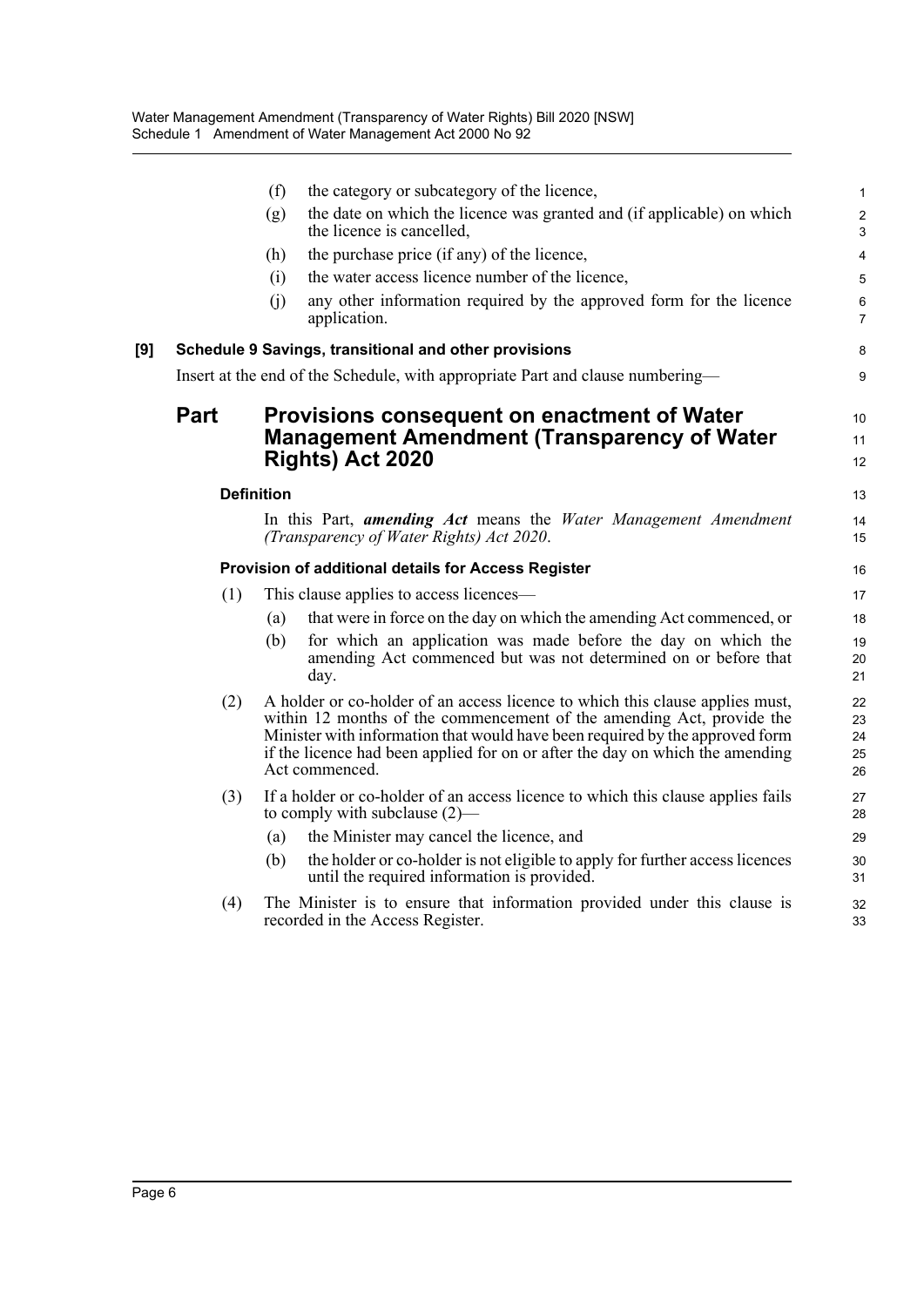<span id="page-6-0"></span>

|                  | <b>Schedule 2</b> |                  | <b>Amendment of other legislation</b>                                                                                                                                                                                                            | 1                                   |
|------------------|-------------------|------------------|--------------------------------------------------------------------------------------------------------------------------------------------------------------------------------------------------------------------------------------------------|-------------------------------------|
| 2.1              |                   |                  | <b>Constitution Act 1902 No 32</b>                                                                                                                                                                                                               | $\overline{c}$                      |
| $[1]$            |                   |                  | Section 14A Disclosure of pecuniary interests and other matters by Members                                                                                                                                                                       | 3                                   |
|                  |                   |                  | Insert after section $14A(1)$ —                                                                                                                                                                                                                  | 4                                   |
|                  |                   | (1A)             | To avoid doubt, and without limiting subsection (1), a regulation made under<br>subsection (1) may require the disclosure of pecuniary interests or other<br>matters held by or relating to spouses of Members of either House of<br>Parliament. | 5<br>$\,6\,$<br>$\overline{7}$<br>8 |
| $[2]$            |                   | Section 14A(8)   |                                                                                                                                                                                                                                                  | 9                                   |
|                  |                   |                  | Insert after section $14A(7)$ —                                                                                                                                                                                                                  | 10                                  |
|                  |                   | (8)              | In this section-                                                                                                                                                                                                                                 | 11                                  |
|                  |                   |                  | <i>spouse</i> , of a person, means the following but, if more than one person would<br>qualify as the person's spouse, means only the latest person to qualify—                                                                                  | 12<br>13                            |
|                  |                   |                  | a person to whom the person is legally married (including a husband or<br>(a)<br>wife of the person),                                                                                                                                            | 14<br>15                            |
|                  |                   |                  | the person's de facto partner.<br>(b)                                                                                                                                                                                                            | 16                                  |
| $2.2\phantom{0}$ |                   |                  | <b>Constitution (Disclosures by Members) Regulation 1983</b>                                                                                                                                                                                     | 17                                  |
| [1]              |                   |                  | <b>Clause 6A Supplementary ordinary returns</b>                                                                                                                                                                                                  | 18                                  |
|                  |                   |                  | Insert ", $8A$ " after " $8$ " in clause $6A(4)(a)$ .                                                                                                                                                                                            | 19                                  |
| $[2]$            |                   |                  | <b>Clause 7 Interpretation-Part 3</b>                                                                                                                                                                                                            | 20                                  |
|                  |                   |                  | Insert in alphabetical order in clause $7(1)$ —                                                                                                                                                                                                  | 21                                  |
|                  |                   |                  | spouse, of a person, has the same meaning as in section 14A of the Act.<br><i>water access licence</i> means an access licence within the meaning of the <i>Water</i><br>Management Act 2000.                                                    | 22<br>23<br>24                      |
| $[3]$            |                   | <b>Clause 8A</b> |                                                                                                                                                                                                                                                  | 25                                  |
|                  |                   |                  | Insert after clause 8-                                                                                                                                                                                                                           | 26                                  |
|                  | <b>8A</b>         |                  | <b>Water access licences</b>                                                                                                                                                                                                                     | 27                                  |
|                  |                   | (1)              | A Member must disclose in a primary return and an ordinary return-                                                                                                                                                                               | 28                                  |
|                  |                   |                  | the water access licence number of each water access licence in which<br>(a)<br>the Member or the Member's spouse (if any) had an interest-                                                                                                      | 29<br>30                            |
|                  |                   |                  | in the case of a primary return—on the primary return date or at<br>(i)<br>any time during the period of 5 years ending on the primary return<br>date, or                                                                                        | 31<br>32<br>33                      |
|                  |                   |                  | in the case of an ordinary return—at any time during the ordinary<br>(11)<br>return period, and                                                                                                                                                  | 34<br>35                            |
|                  |                   |                  | the nature of the interest in each water access licence.<br>(b)                                                                                                                                                                                  | 36                                  |
|                  |                   | (2)              | An interest in a water access licence need not be disclosed by a Member in a<br>primary return or an ordinary return if-                                                                                                                         | 37<br>38                            |
|                  |                   |                  | the Member or Member's spouse had the interest only in his or her<br>(a)<br>capacity as the executor or administrator of the estate of a deceased                                                                                                | 39<br>40                            |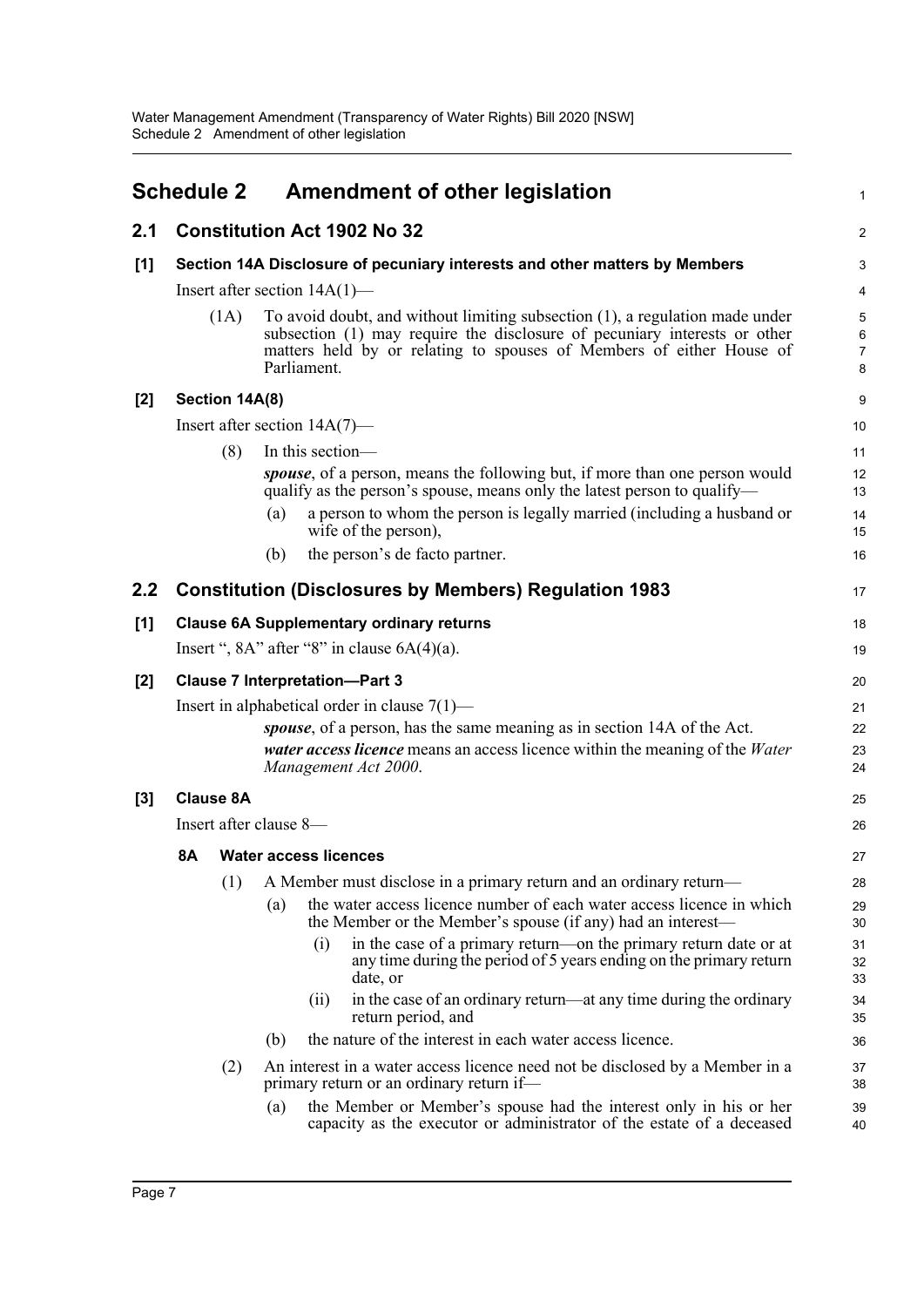person and neither the Member nor the Member's spouse was a beneficiary under the will or intestacy, or

- (b) the Member or Member's spouse had the interest only in his or her capacity as a trustee and acquired the interest in the ordinary course of any occupation which is not related to the Member's duties as a Member.
- (3) If a Member or Member's spouse had a relevant connection with a trust on the primary return date, at any time during the period of 5 years ending on the primary return date or at any time during the ordinary return period, the Member must disclose in a primary return and an ordinary return—
	- (a) the water access licence number of each water access licence in which the trust (or a trustee of the trust on behalf of the trust) had an interest—
		- (i) in the case of a primary return—on the primary return date or at any time during the period of 5 years ending on the primary return date, or
		- (ii) in the case of an ordinary return—at any time during the ordinary return period, and
	- (b) the nature of the interest in each water access licence.
- (4) In subclause (3), a person has a *relevant connection* with a trust if the person—
	- (a) is a trustee of the trust, or
	- (b) is a settlor of the trust, or
	- (c) is otherwise responsible for the affairs of the trust, or
	- (d) is a beneficiary of the trust.

#### **[4] Schedule 1 Forms**

Insert ", 8A" after "8" in item 2 of the matter headed "Directions" in Form 1.

#### **[5] Schedule 1, Form 1, Section 1, Part 1A**

Insert after Part 1—

#### **Part 1A Water access licences**

Under clause 8A of the *Constitution (Disclosures by Members) Regulation 1983*, you must disclose in Part 1A of the return the water access licence number of each water access licence in which you or your spouse had an interest on the date on which you took the pledge of loyalty (or at any time during the period of 5 years ending on that date) and the nature of the interest in the water access licence. If you or your spouse had a relevant connection with a trust (within the meaning of clause  $8A(4)$ ) on the date on which you took the pledge of loyalty (or at any time during the period of 5 years ending on that date), you must also disclose the water access licence number of each water access licence in which the trust (or a trustee of the trust on behalf of the trust) had an interest on that date (or at any time during the period of 5 years ending on that date) and the nature of the interest in the water access licence. Make a separate entry for each water access licence, separated by a line, in Part 1A of the return.

#### **Example entries only—**

| Water access licence number | <b>Nature of interest</b> |
|-----------------------------|---------------------------|
| WAL12345678                 | Co-holder                 |
| WAL87654321                 | Holder                    |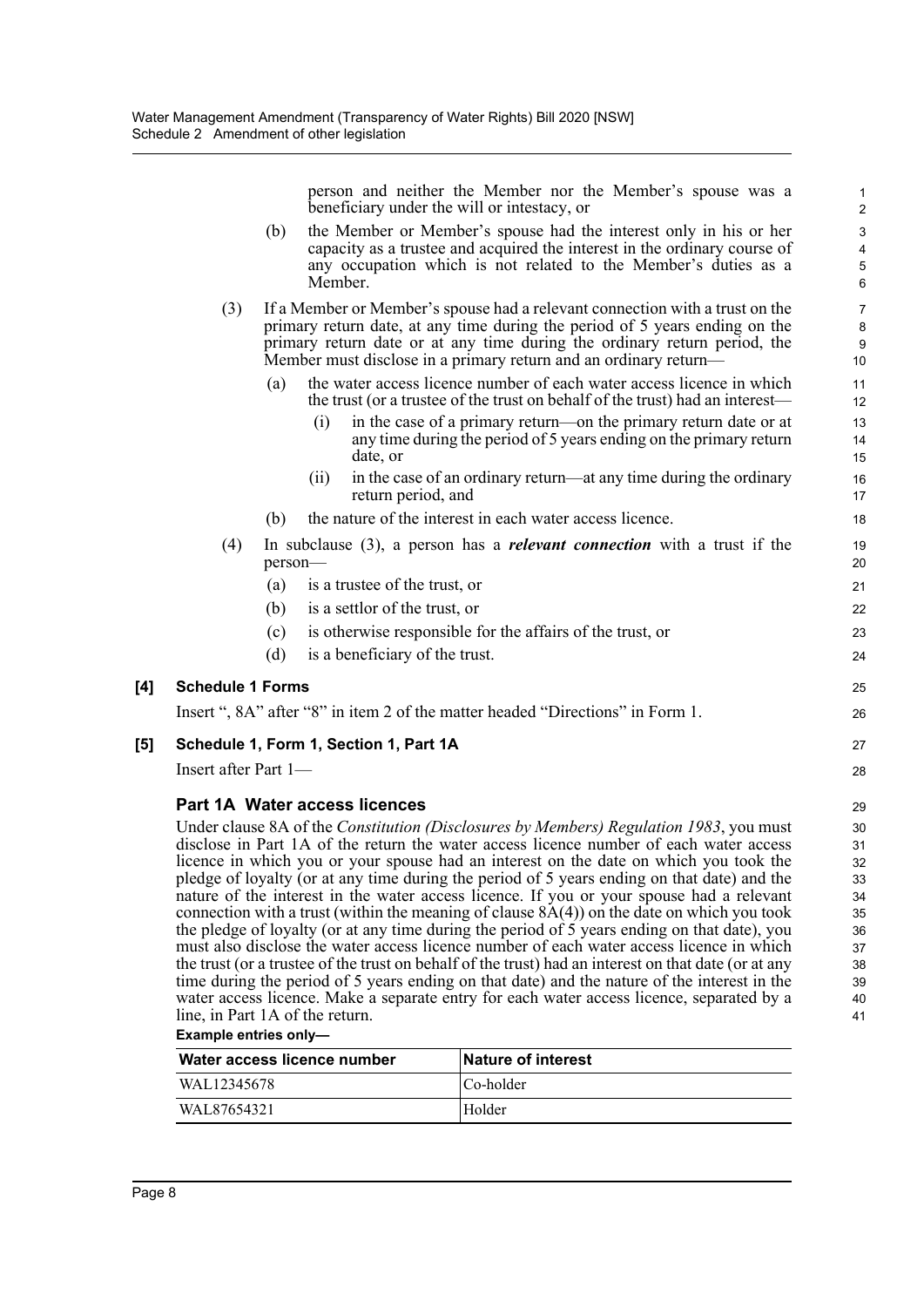#### **[6] Schedule 1, Form 1, Section 2, Part 1A**

Insert after Part 1—

#### **Part 1A Water access licences**

| Water access licence number | Nature of interest |  |
|-----------------------------|--------------------|--|
|                             |                    |  |
|                             |                    |  |
|                             |                    |  |
|                             |                    |  |
|                             |                    |  |
|                             |                    |  |
|                             |                    |  |
|                             |                    |  |
|                             |                    |  |
|                             |                    |  |
|                             |                    |  |
|                             |                    |  |

#### **[7] Schedule 1, Form 2, Section 1, Part 1A**

Insert after Part 1—

#### **Part 1A Water access licences**

Under clause 8A of the *Constitution (Disclosures by Members) Regulation 1983*, you must disclose in Part 1A of the return the water access licence number of each water access licence in which you or your spouse had an interest at any time during the ordinary return period and the nature of the interest in the water access licence. If you or your spouse had a relevant connection with a trust (within the meaning of clause  $8A(4)$ ) at any time during the ordinary return period, you must also disclose the water access licence number of each water access licence in which the trust (or a trustee of the trust on behalf of the trust) had an interest at any time during that period and the nature of the interest in the water access licence. Make a separate entry for each water access licence, separated by a line, in Part 1A of the return.

#### **Example entries only—**

| Water access licence number | <b>Nature of interest</b> |
|-----------------------------|---------------------------|
| WAL12345678                 | Co-holder                 |
| WAL87654321                 | Holder                    |

#### **[8] Schedule 1, Form 2, Section 2, Part 1A**

Insert after Part 1—

#### **Part 1A Water access licences**

| Nature of interest |  |
|--------------------|--|
|                    |  |
|                    |  |
|                    |  |
|                    |  |
|                    |  |

1  $\overline{2}$ 

3

15 16

17 18

19

8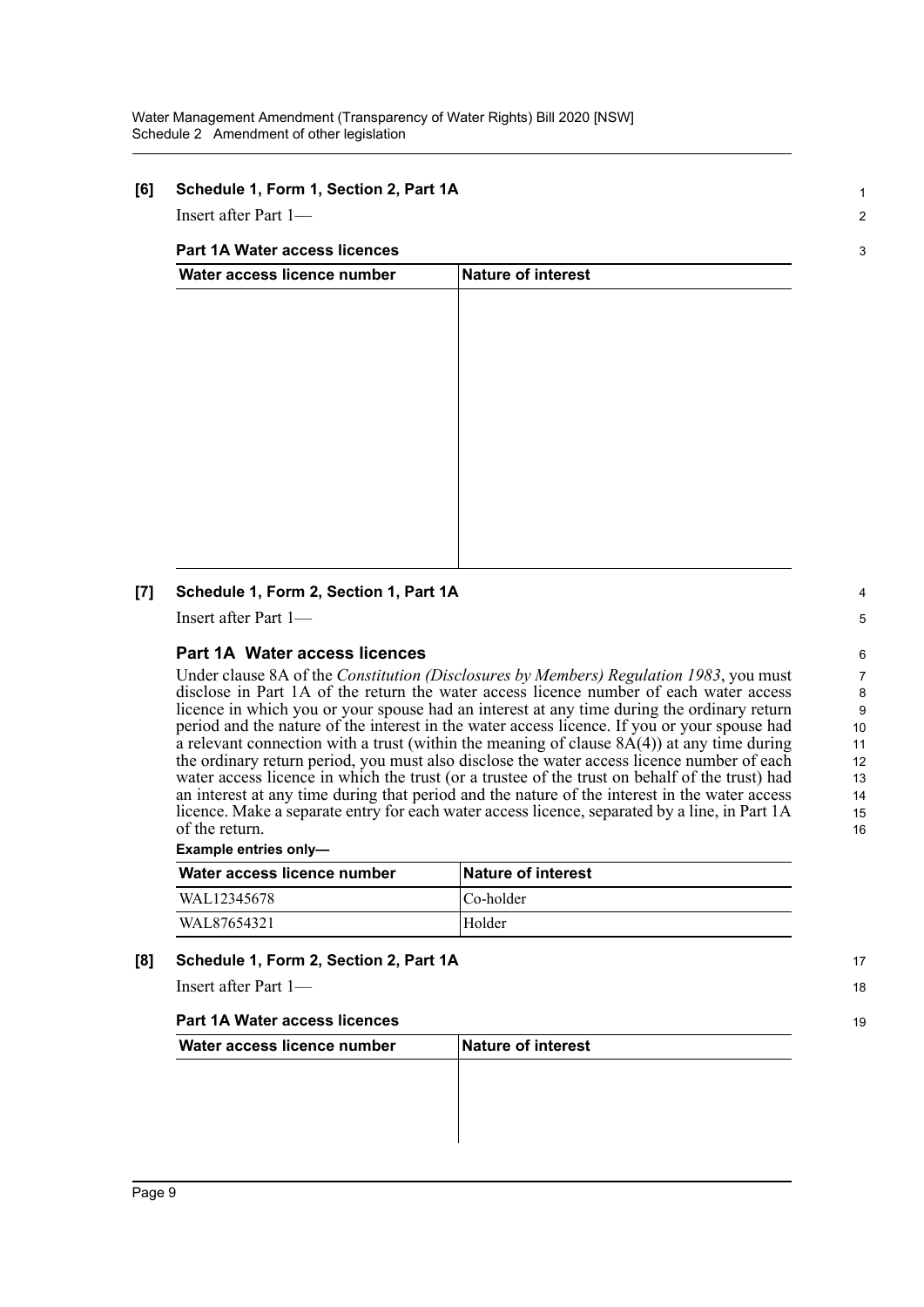Water Management Amendment (Transparency of Water Rights) Bill 2020 [NSW] Schedule 2 Amendment of other legislation

| Nature of interest |  |
|--------------------|--|
|                    |  |
|                    |  |
|                    |  |
|                    |  |
|                    |  |
|                    |  |
|                    |  |
|                    |  |

#### **[9] Schedule 1, Form 3, Section 1, item 3(a1)**

Insert after item 3(a)—

- (a1) held any interests in water access licences, or your spouse has held any interests in water access licences, which are additional to those already disclosed in your most recent return, or
- (a2) had a relevant connection with a trust, or your spouse has had a relevant connection with a trust (within the meaning of clause 8A(4) of the *Constitution (Disclosures by Members) Regulation 1983*), that has had any interest in water access licences, or on behalf of which a trustee of the trust has had any interest in water access licences, which are additional to those already disclosed in your most recent return, or

#### **[10] Schedule 1, Form 3, Section 1, Part 1A**

Insert after Part 1—

#### **Part 1A Water access licences**

List in Part 1A in Division B of the return—

- (a) the water access licence number of each water access licence in which you or your spouse had an interest during the supplementary ordinary return period that is additional to the interests in water access licences that you have already disclosed in your most recent return, and
- (b) if you or your spouse had a relevant connection with a trust during the supplementary ordinary return period—the water access licence number of each water access licence in which the trust (or a trustee of the trust on behalf of the trust) had an interest during the supplementary ordinary return period that is additional to the interests that you have already disclosed in your most recent return.

| Example entries only- |  |  |
|-----------------------|--|--|
|-----------------------|--|--|

| Water access licence number | <b>Nature of interest</b> |
|-----------------------------|---------------------------|
| WAL12345678                 | Co-holder                 |
| WAL87654321                 | Holder                    |

#### **[11] Schedule 1, Form 3, Section 2, Division B, Part 1A**

Insert after Part 1—

25 26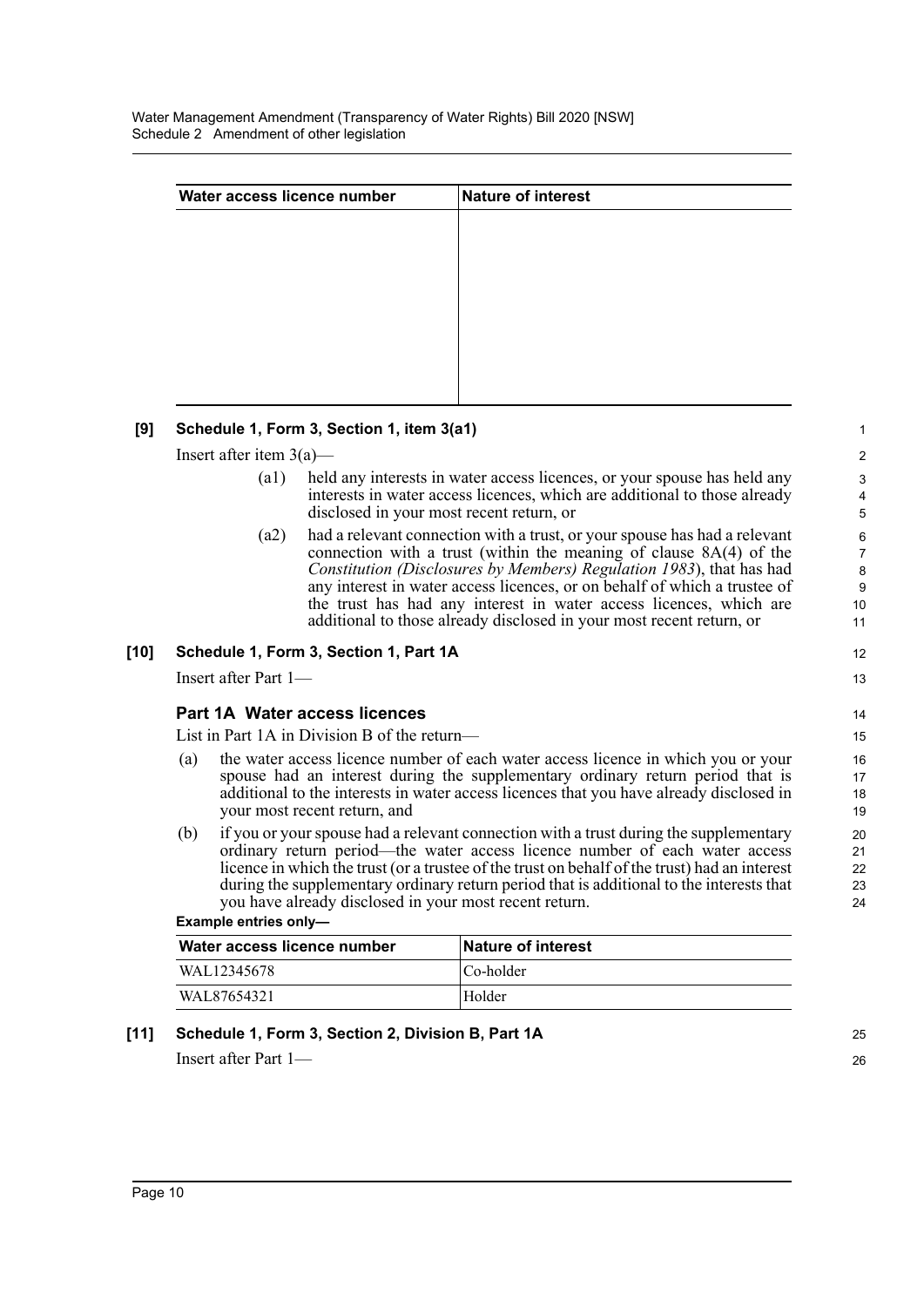### **Part 1A Water access licences**

| Water access licence number | Nature of interest |  |  |
|-----------------------------|--------------------|--|--|
|                             |                    |  |  |
|                             |                    |  |  |
|                             |                    |  |  |
|                             |                    |  |  |
|                             |                    |  |  |
|                             |                    |  |  |
|                             |                    |  |  |
|                             |                    |  |  |
|                             |                    |  |  |
|                             |                    |  |  |
|                             |                    |  |  |

1

|                                                                                                                                                               | $\overline{2}$  |  |
|---------------------------------------------------------------------------------------------------------------------------------------------------------------|-----------------|--|
| <b>Clause 9 Applications generally</b>                                                                                                                        |                 |  |
| Insert "and contain or be accompanied by any information required by the approved form"<br>after "approved form" in clause $9(1)(a)$ .                        |                 |  |
|                                                                                                                                                               | $6\phantom{1}6$ |  |
| Insert "and verified by statutory declaration" after "each applicant".                                                                                        | $\overline{7}$  |  |
|                                                                                                                                                               | 8               |  |
|                                                                                                                                                               | 9               |  |
| Without limiting subclause $(1)$ , the information required by the approved form<br>for an application under Part 2 of Chapter 3 of the Act is to include the | 10<br>11<br>12  |  |
|                                                                                                                                                               | 13              |  |
| details of any existing interests in access licences held by the applicant,                                                                                   | 14              |  |
| if the applicant is an individual—the applicant's address and contact                                                                                         | 15<br>16        |  |
|                                                                                                                                                               | 17              |  |
| the corporation's registered address, and                                                                                                                     | 18              |  |
| the corporation's ACN or (if applicable) ABRN, and                                                                                                            | 19              |  |
| the position held by the person making the application on behalf                                                                                              | 20<br>21        |  |
| details of any other corporation that is a related body corporate of<br>the applicant (within the meaning of the Corporations Act 2001                        | 22<br>23<br>24  |  |
| the names of the directors of the corporation, and                                                                                                            | 25              |  |
| the name of any person entitled to 20% or more of the voting                                                                                                  | 26<br>27        |  |
| if the access licence is to be co-held—details of any proposed tenancy                                                                                        | 28<br>29        |  |
|                                                                                                                                                               |                 |  |